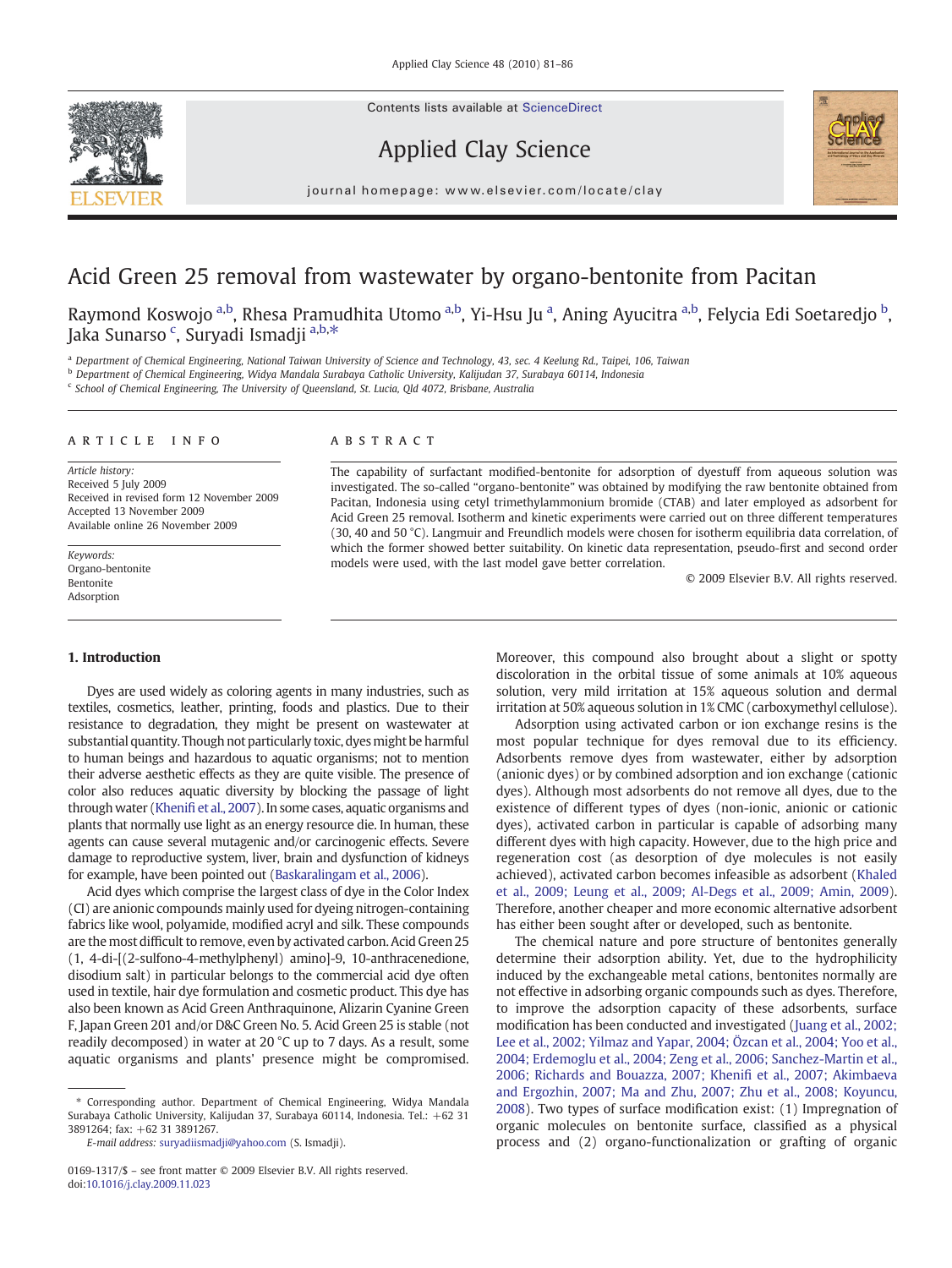<span id="page-1-0"></span>

molecules on bentonite surfaces, classified as a chemical process. Impregnation or organic modification process is accomplished through the replacement of inorganic exchangeable cations, like  $Na^+$ , K<sup>+</sup>, Al<sup>3+</sup> and Ca<sup>2+</sup>, by organic cations, typically with quaternary ammonium cations. The surface nature of these bentonites can be changed from hydrophilic to hydrophobic or organophilic by organofunctional molecules with surface hydroxyl groups, Lewis and Bronsted acidic sites, etc., by grafting organic groups on the bentonite mineral surface [\(Erdemoglu et al., 2004](#page-5-0)). The adsorption ability of bentonite can also be improved by treatment with strong inorganic acid, usually carried out at high temperature. When bentonites are acid-activated by hot mineral acid solutions, hydrogen ions attack the aluminosilicate layers via the interlayer region. This process alters the structure, chemical composition, and physical properties of the bentonite while increasing its adsorption capacity resulting in the socalled "organo-bentonite". Organo-bentonite used for wastewater treatment applications in today's industry is strongly recommended due to their local availability, technical feasibility, engineering applications and cost effectiveness. Numerous studies have investigated the use of organo-bentonite as potential sorbent for organic contaminants in a wide variety of environmental applications [\(Juang](#page-5-0) [et al., 2002; Lee et al., 2002; Erdemoglu et al., 2004; Yoo et al., 2004;](#page-5-0) [Yilmaz and Yapar, 2004; Özcan et al., 2004; Sanchez-Martin et al.,](#page-5-0) 2006; Zeng et al., 2006; Khenifi [et al., 2007; Richards and Bouazza,](#page-5-0) [2007; Ma and Zhu, 2007; Akimbaeva and Ergozhin, 2007; Koyuncu,](#page-5-0) [2008; Zhu et al., 2008\)](#page-5-0). These studies revealed organo-bentonite's performance and prospects as adsorbents.

Bentonite deposit in East Java, Indonesia, is mainly of Ca–Mg type bentonite. This type of bentonite is generally suitable as a raw material for adsorbent and bleaching earth. In East Java, bentonite reserves can be found in several areas such as Pacitan, Ponorogo, Blitar, Trenggalek, etc., with total reserve more than 500 million tons. Currently, the major use of this material is for the purification of crude palm oil and as drilling mud. As far as we know, systematic studies on the modification of bentonite originated from Indonesia for acid dyes removal purpose has not yet existed. It is our hope that via this study, a better understanding on this aspect can be obtained. Therefore, this paper is focused on the preparation and characterization of "organobentonite" made from this bentonite. Different process variables were used to obtain bentonite with specific chemical and surface characteristic nature followed by bentonite modification using cationic surfactants. The standard procedures for characterizing porous materials were then employed to characterize the bentonite and organo-bentonite. The organo-bentonite was subsequently employed for acid dye adsorption equilibria and kinetic study.

# 2. Material and methods

# 2.1. Materials

Acid Green 25 was obtained from Semarang, Indonesia and used without any pretreatment. The surfactant was cetyl trimethylammonium bromide (CTAB) which was purchased from Sigma-Aldrich Singapore (purity 99%). Bentonite was acquired from mining site on Pacitan, East Java, Indonesia. Initially, as-collected bentonite was dried in forced-circulation oven at 110 °C to remove excess moisture content. The drying process was carried out for 24 h. Subsequently, dried bentonite was crushed using JANKE & KUNKEL micro hammer mill to obtain powder bentonite with a particle size of 60/80 mesh. The bentonite powder was later dispersed in hydrogen peroxide for 24 h to remove organic impurities. To remove peroxide, the mixture was gently heated in a boiling water bath. As-purified bentonite was then suspended in distilled water and allowed to settle. The water was siphoned off and the bentonite was dried and crushed. The cation exchange capacity of bentonite was determined to be 45 meq/100 g on the basis ASTM C837-99 procedure.

# 2.2. Preparation of organo-bentonite

Organo-bentonite was made by mixing 10 g bentonite in 100 mL of solution containing CTAB at CTAB amount equivalent to 150% of cation exchange capacity (CEC). The suspensions were irradiated on microwave with a power of 600 W for 10 min. The organo-bentonite was washed repeatedly until a negative bromide test was obtained with 0.1 M of AgNO<sub>3</sub>. As-washed organo-bentonite was then dried in an oven at 105 °C for 2 h and then ground to obtain a particle size of 200 mesh.

# 2.3. Adsorption isotherm and kinetics studies

Adsorption isotherm and kinetics experiments were done in a batch mode. For kinetic studies, 0.01 g of organo-bentonite was mixed with 150 mL of Acid Green 25 solution at various concentrations (600, 800 and 1000 mg/L). Each batch was conducted at various time intervals and temperatures (30, 40 and 50 °C) for 2 h to determine the period required to reach the adsorption equilibrium and maximum removal of dyes. The solutions were then separated from adsorbates. The remaining concentrations of each solution, c, were measured by spectrophotometer at 605 nm (the  $\lambda_{\text{max}}$  value for Acid Green 25). The amount of dye adsorbed onto organo-bentonite, q, was determined from the difference between the initial and remaining concentrations of dye solution.

For isotherm studies, different amount of organo-bentonite (0.01, 0.02, 0.03. 0.04, 0.05, and 0.06 g) was contacted with 150 mL of Acid Green 25 solution at a concentration 1000 mg/L for 60 min at different constant temperatures (30, 40 and 50 °C).

# 2.4. Physical characterizations of adsorbent

The pore structure characteristics of the bentonite and organobentonite were determined by nitrogen adsorption at 77.15 K using Quadrasorb SI. The sample was degassed at 423.15 K in a vacuum condition for 24 h before gas adsorption measurements. Nitrogen adsorption isotherms were measured over a relative pressure  $(P/P_0)$ range from approximately  $10^{-3}$  to 0.995.

The Brunauer–Emmett–Teller (BET) surface area, pore volume and pore size distribution of the bentonite and organo-bentonite were determined using Brunauer–Emmett–Teller and Dubinin–Asthakov (DA) analysis software available within the instrument, respectively. The BET surface area was determined by means of the standard BET equation applied in the relative pressure range of 0.06 to 0.3. The pore size distribution of the bentonite and its modified form was ascertained using density functional theory (DFT) software available within instrument using medium regularization.



Fig. 1. Nitrogen adsorption isotherms.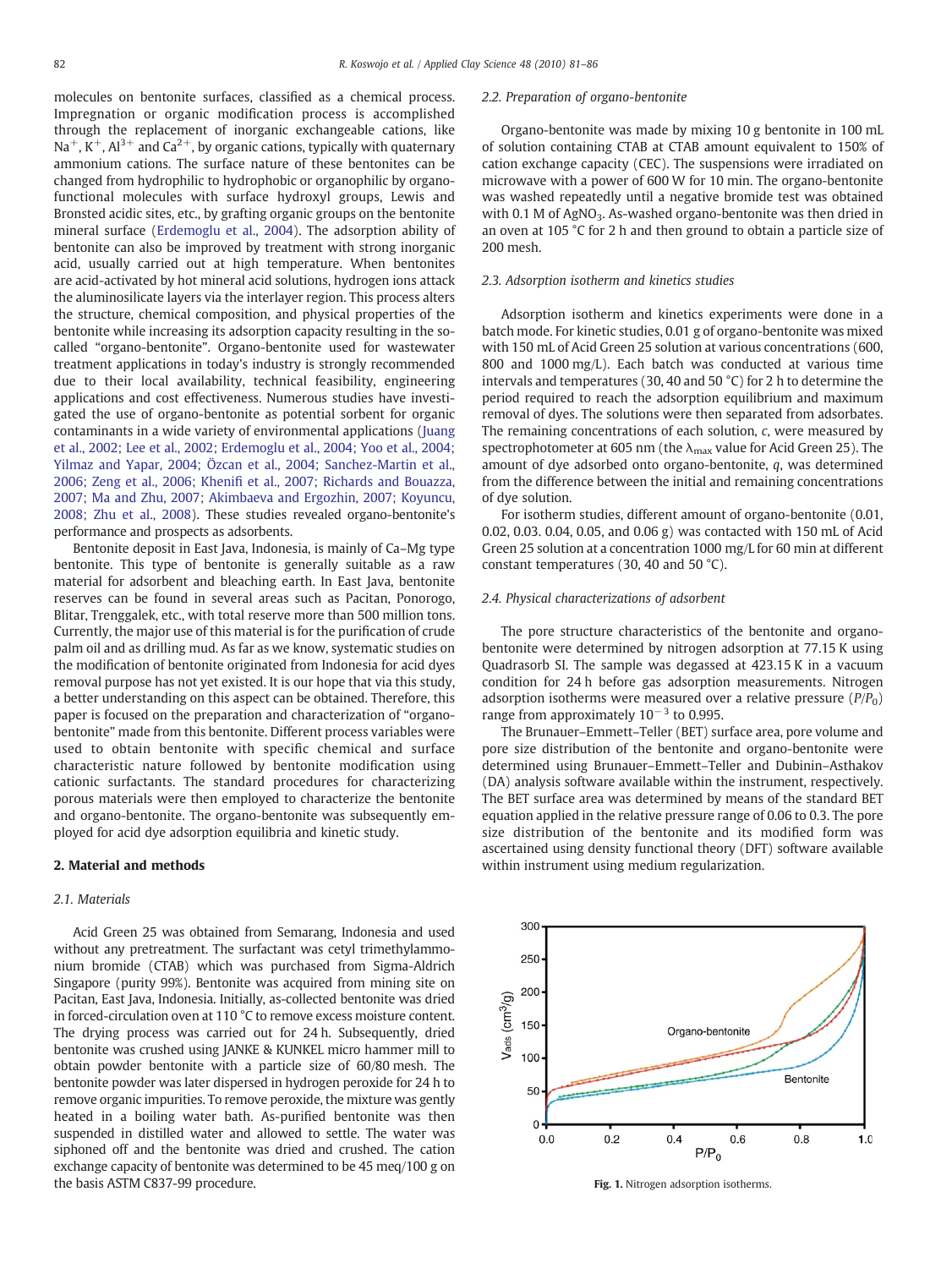

Fig. 2. DFT result for bentonite (straight line) and organo-bentonite (dotted line).

Powder X-ray diffraction (XRD) patterns of bentonite and organobentonite were recorded on a Rigaku Miniflex Goniometer at 30 kV and 15 mA, using Cu Kα radiation at a step size of 0.01°.

#### 2.5. Chemical characterizations of adsorbent

Qualitative analysis of bentonite and organo-bentonite was performed by FTIR transmission spectra using KBr technique. The analysis was carried out on Shimadzu 8400S FTIR instrument in the wavenumber range of 500–4000 cm $^{-1}$ .

# 3. Result and discussion

#### 3.1. Physical characterizations of adsorbent

The specific surface area and pore size distribution were determined by nitrogen adsorption at its boiling point using Quadrasorb SI. Nitrogen sorption isotherms for both bentonite and organo-bentonite were shown in [Fig. 1.](#page-1-0) Both bentonite and organo-bentonite have mesoporous structures. Mesoporous structure was shown by a hysteresis between adsorption and desorption curve after relative pressure  $(P/P<sub>0</sub>)$  of 0.4. The difference between bentonite and organo-bentonite lies on its volumetric adsorption capacity  $(V_{\text{ads}})$  and BET surface area. Organobentonite had larger  $V_{\text{ads}}$  than bentonite (0.70 cm<sup>3</sup>/g vs 0.48 cm<sup>3</sup>/g) but lower surface area (96 m<sup>2</sup>/g vs 118 m<sup>2</sup>/g) which indicates the formation of larger pore on organo-bentonite as compared to bentonite due to CTAB insertion at bentonite interlayer.

The pore size distribution of bentonite and organo-bentonite analyzed using DFT (Fig. 2) indicated mesoporosity.

XRD patterns of bentonite and organo-bentonite are shown in Fig. 3. Fig. 3 shows a basal spacing of 12.3 . After the modification process, this basal spacing is increased onto 25.1 . With the insertion of cethyl ammonium cation into the bentonite interlayer, the bentonite became hydrophobic; improving its organic adsorption capacity.

# 3.2. Chemical characterization

FTIR spectra reveals the specific surface functional groups on bentonite and organo-bentonite surface qualitatively based on the characteristic absorbed energy for each bonds in certain groups [\(Putra](#page-5-0) [et al., 2009\)](#page-5-0). The FTIR spectra of bentonite and organo-bentonite are shown in [Figs. 4 and 5](#page-3-0) and [Table 1.](#page-3-0) [Figs. 4 and 5](#page-3-0) reveal the presence of



Fig. 3. XRD pattern of: a) bentonite b) organo-bentonite.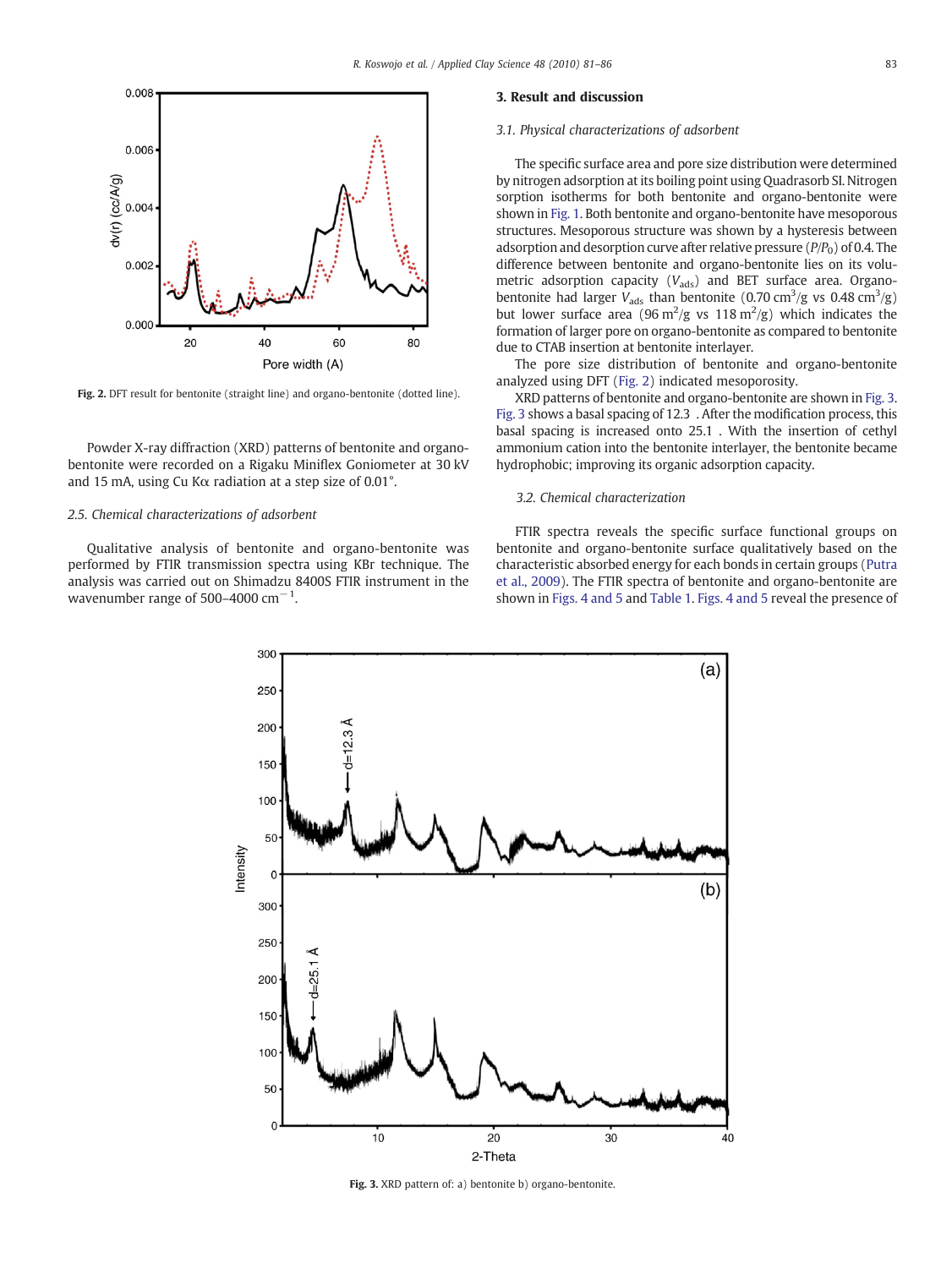<span id="page-3-0"></span>

Fig. 4. FTIR spectra of bentonite.

a symmetric and asymmetric stretching vibration at wavelength bands of 2819.97 cm<sup>-1</sup> and 2920.40 cm<sup>-1</sup>. These bands are associated with the symmetric and asymmetric stretching vibrations of the methylene and methyl group  $CH<sub>2</sub>$ ,  $CH<sub>3</sub>$  of the aliphatic chain of the surfactant (Khenifi [et al., 2007\)](#page-5-0). Also, a bending vibration of the methylene groups can be seen at wavelength bands of 1475.19 cm $^{-1}$ , verifying the intercalation of surfactant molecules between the silica layers ([Özcan et al., 2004\)](#page-5-0). All these bands (at wavelengths of 1475.19 cm<sup>-1</sup>, 2819.97 cm<sup>-1</sup> and 2920.40 cm<sup>-1</sup>) are only detected for organo-bentonite.

# 3.3. Adsorption studies

Due to instability of Acid Green 25 at several pH values ( $pH<5$ ), the adsorption experiments were conducted at pH 6 corresponding to the pH of Acid green solutions.

#### 3.3.1. Adsorption isotherms

The isotherm data for adsorption of Acid Green 25 onto organobentonite were fitted by Langmuir and Freundlich models.

The Langmuir model is expressed as

$$
q_{\rm e} = q_{\rm max} \cdot \frac{K_{\rm L} \cdot C_{\rm e}}{1 + K_{\rm L} \cdot C_{\rm e}}\tag{1}
$$



Fig. 5. FTIR spectra of organo-bentonite.

Table 1

FTIR spectra data of bentonite and organo-bentonite.

| Assignment                        | Bentonite, $cm^{-1}$ | Organo-bentonite, $cm^{-1}$ |
|-----------------------------------|----------------------|-----------------------------|
| $Al(Mg)-O-H$ stretching           | 3600.1700            | 3640.1300                   |
| $H-O-H$ stretching (for $H2O$ )   | 3349.8600            | 3399.6700                   |
| C-H stretching (for alkyl groups) |                      | 2920.4000                   |
|                                   |                      | 2819.9700                   |
| $H-O-H$ bending                   | 1675.4210            | 1650.1200                   |
| C-H in-plane bending              |                      | 1475.1900                   |
| (for alkyl groups)                |                      |                             |
| Si-O-Si stretching                | 1061.4521            | 1050.0400                   |
| OH bending bounded $Fe3+$         | 904.1560             | 899.9170                    |
| and $Al^{3+}$                     |                      |                             |
| Si-O stretching                   | 786.4410             | 799.8350                    |

where  $q_e$  is the equilibrium dye concentration on adsorbent (mmol  $g^{-1}$ ),  $C_{\rm e}$  is the equilibrium dye concentration in solution (mmol  $\rm L^{-1}$ ),  $q_{\rm max}$  is the monolayer capacity of the adsorbent (mmol  $g^{-1}$ ) and  $K<sub>L</sub>$  is the Langmuir adsorption constant (L mmol<sup>-1</sup>). Eq. (1) is often written at its linear form

$$
\frac{C_e}{q_e} = \frac{1}{q_{\text{max}} \times K_L} + \frac{C_e}{q_{\text{max}}}.
$$
\n(2)

The characteristic of the Langmuir isotherm can also be expressed using a dimensionless constant called equilibrium parameter  $(R<sub>L</sub>)$ , which has the form

$$
R_{\rm L} = \frac{1}{1 + C_0 \times K_{\rm L}}\tag{3}
$$

where  $C_0$  is the initial dye concentration in solution (mmol  $L^{-1}$ ),  $R_L$ value indicates the isotherm type, whether it is unfavorable  $(R<sub>L</sub> > 1)$ , linear ( $R_L$  = 1), favorable (0< $R_L$  < 1) or irreversible ( $R_L$  = 0) ([Ozcan](#page-5-0) [et al., 2007\)](#page-5-0).

Fig. 6 shows that the Langmuir model represented the adsorption data better than Freundlich model, and the parameters of the Langmuir model are given in [Table 2](#page-4-0). Comparing with other low cost adsorbent such as walnut shell (Aydı[n et al., 2009\)](#page-5-0), spent brewery grains ([Jaikumar and Ramamurthi, 2009](#page-5-0)), shells of bittim (Aydı[n and Baysal, 2006](#page-5-0)), activated palm ash [\(Hameed et al., 2007](#page-5-0)), chitosan [\(Gibbs et al., 2003\)](#page-5-0), and crab shell [\(Cheung et al., 2007](#page-5-0)) the adsorption capacity of this organo-bentonite is higher, indicate that this adsorbent has potential application for industrial scale wastewater treatment process.



Fig. 6. Adsorption isotherms of AG 25 onto organo-bentonite.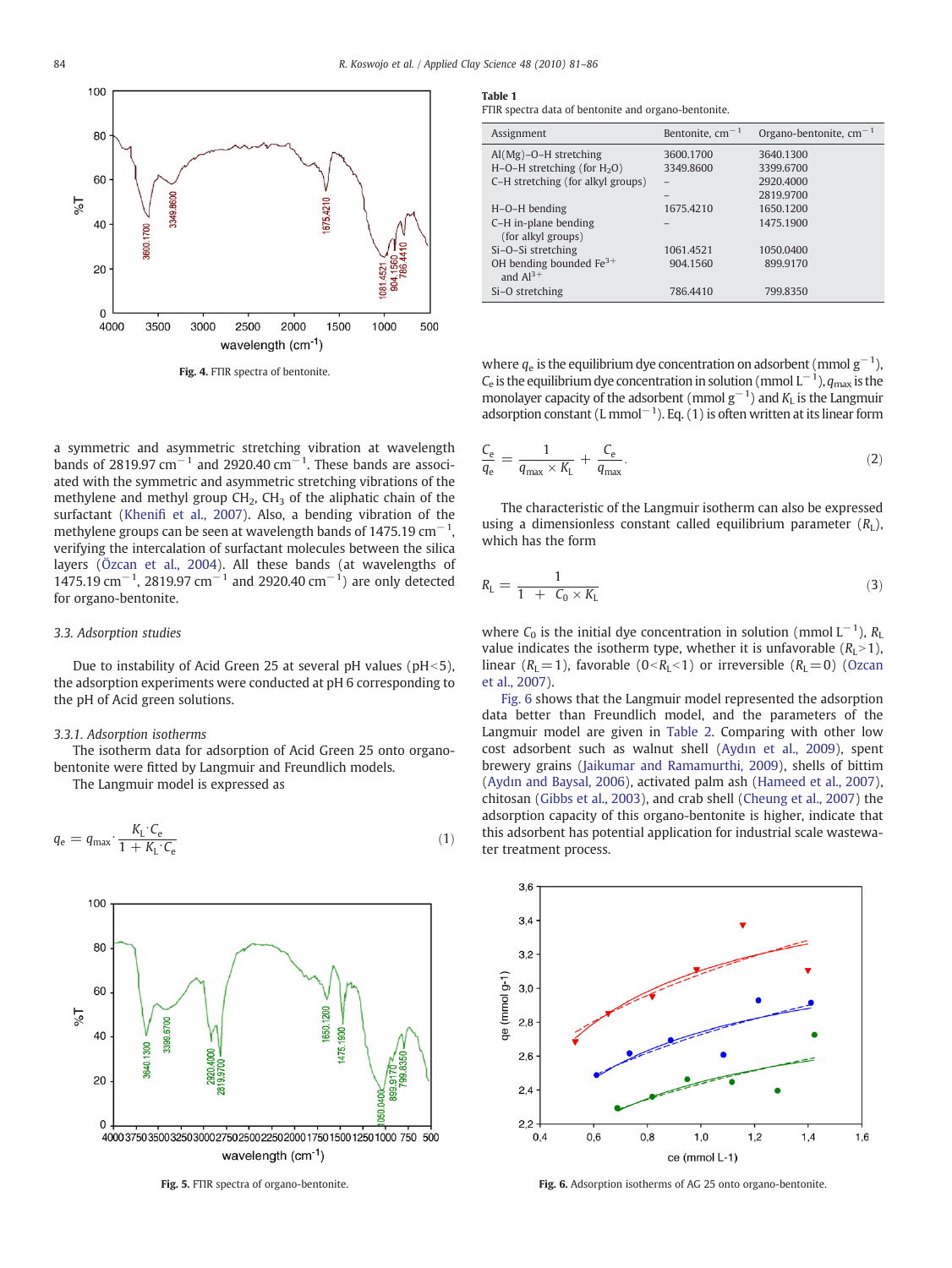<span id="page-4-0"></span>

| Table 2                                                      |  |  |  |
|--------------------------------------------------------------|--|--|--|
| The Langmuir isotherm constants for the adsorption of AG 25. |  |  |  |

| $^{\circ}$ C) | Langmuir                          |                                        |        |             |  |
|---------------|-----------------------------------|----------------------------------------|--------|-------------|--|
|               | $q_{\text{max}}$ (mmol $g^{-1}$ ) | $K_{\text{L}}$ (L mmol <sup>-1</sup> ) | rŕ     | $R_{\rm I}$ |  |
| 30            | 2.9838                            | 4.521                                  | 0.9573 | 0.1210      |  |
| 40            | 3.3386                            | 4.5807                                 | 0.9782 | 0.1197      |  |
| 50            | 3.7230                            | 4.9015                                 | 0.9773 | 0.1127      |  |

# 3.3.2. Adsorption kinetics

Adsorption kinetics is expressed as the solute removal rate that controls the residence time of the adsorbate in the solid–solution interface. In here, two kinetic models are chosen, i.e.: pseudo-first and second order kinetic models. The pseudo-first order has the form

$$
\frac{dq}{dt} = k_1(q_e - q). \tag{4}
$$

The integration of Eq. (6) with the boundary conditions as follows:  $t= 0-t$  and  $q= 0-q_t$ , gives

$$
\log(q_{\rm e} - q_{\rm t}) = \log(q_{\rm e}) - \frac{(k_1 \cdot t)}{2.303}.
$$
\n(5)

The pseudo-second order, on the other hand has the form

$$
\frac{dq}{dt} = k_2 (q_e - q)^2. \tag{6}
$$



Fig. 7. The kinetic experimental data and model predicted from (a) pseudo-first order and (b) pseudo-second order.

#### Table 3

The pseudo-first and pseudo-second order rate constants for the adsorption of AG 25.

| T<br>$(^{\circ}C)$ | Pseudo-first order       |                         |         | Pseudo-second order |                                                                                     |        |
|--------------------|--------------------------|-------------------------|---------|---------------------|-------------------------------------------------------------------------------------|--------|
|                    | $q_e$<br>$\pmod{g^{-1}}$ | $K_{1}$<br>$(min^{-1})$ | $r_1^2$ | $q_e$               | k <sub>2</sub><br>(mmol g <sup>-1</sup> ) (g mmol <sup>-1</sup> min <sup>-1</sup> ) | rź     |
| 30                 | 1.0048                   | 0.0652                  | 0.7821  | 2.8024              | 0.0359                                                                              | 0.9855 |
| 40                 | 1.7466                   | 0.0656                  | 0.8669  | 3.2488              | 0.0292                                                                              | 0.9896 |
| 50                 | 13937                    | 0.0420                  | 0.7897  | 3.5063              | 0.0232                                                                              | 0.9747 |

The integration of Eq. (8) with the same boundary conditions as those of Eq. (6), gives

$$
\frac{t}{q_t} = \frac{1}{k_2 \cdot q_e^2} + \frac{1}{q_e} \cdot t. \tag{7}
$$

The kinetic data obtained using the pseudo-first and pseudo-second order is depicted in Fig. 7. Parameters for pseudo-first and second order models from linear regression are also summarized in Table 3. Fig. 7 and Table 3 demonstrate that the pseudo-second order model represents the kinetic data better than the pseudo-first order. The equilibrium sorption capacity was improved from 2.8024 mmol  $g^{-1}$  to 3.5063 mmol  $g^{-1}$  within a 20 °C temperature margin increase (30 to 50 °C). The enhanced adsorption capacity indicates that the adsorption of Acid Green 25 onto organo-bentonite is an endothermic process. The values of the pseudo-second order rate constant, k were found to decrease from 0.0359 g mmol<sup>-1</sup> min<sup>-1</sup> to 0.0232 g mmol<sup>-1</sup> min<sup>-1</sup> for a 20 °C temperature margin increase. This trend suggests a chemisorption reaction as a predominant rate-controlling step.

The relationship between the pseudo-second rate constant and temperature was then probed to determine the activation energy of the adsorption based on Arrhenius equation.

$$
k_2 = k_0 \cdot \exp^{\left(-\frac{E_0}{KT}\right)}\tag{8}
$$

where  $k_2$  is the rate constant of sorption (g mmol<sup>-1</sup>min<sup>-1</sup>),  $k_0$  is the temperature independent rate constant of sorption  $(g \text{ mmol}^{-1} \text{min}^{-1})$ ,  $E_a$  is the activation energy of sorption (kJ mol<sup>-1</sup>), R is the gas constant  $(8.314 \text{ J mol}^{-1} \text{K}^{-1})$  and T is the solution temperature (K). The linear regression of ln k vs.  $T^{-1}$  was plotted in Fig. 8 to evaluate  $E_a$  (supposedly be the plot's slope). The relationship between  $k$  and  $T$  was then represented in Arrhenius equation as  $k_2 = 0.00003 \cdot \exp(\frac{290.1442}{8.314 \cdot T})$ . The activation energy of adsorption is 290.1442 kJ mol<sup> $-1$ </sup> while the temperature independent rate constant of sorption is 0.00003 g mmol $^{-1}$  min $^{-1}$ . Therefore, adsorption of Acid Green 25 onto organo-bentonite is determined as an endothermic process, due to the positive sign of its activation energy.



Fig. 8. Arrhenius plot for the adsorption of AG 25 onto organo-bentonite.